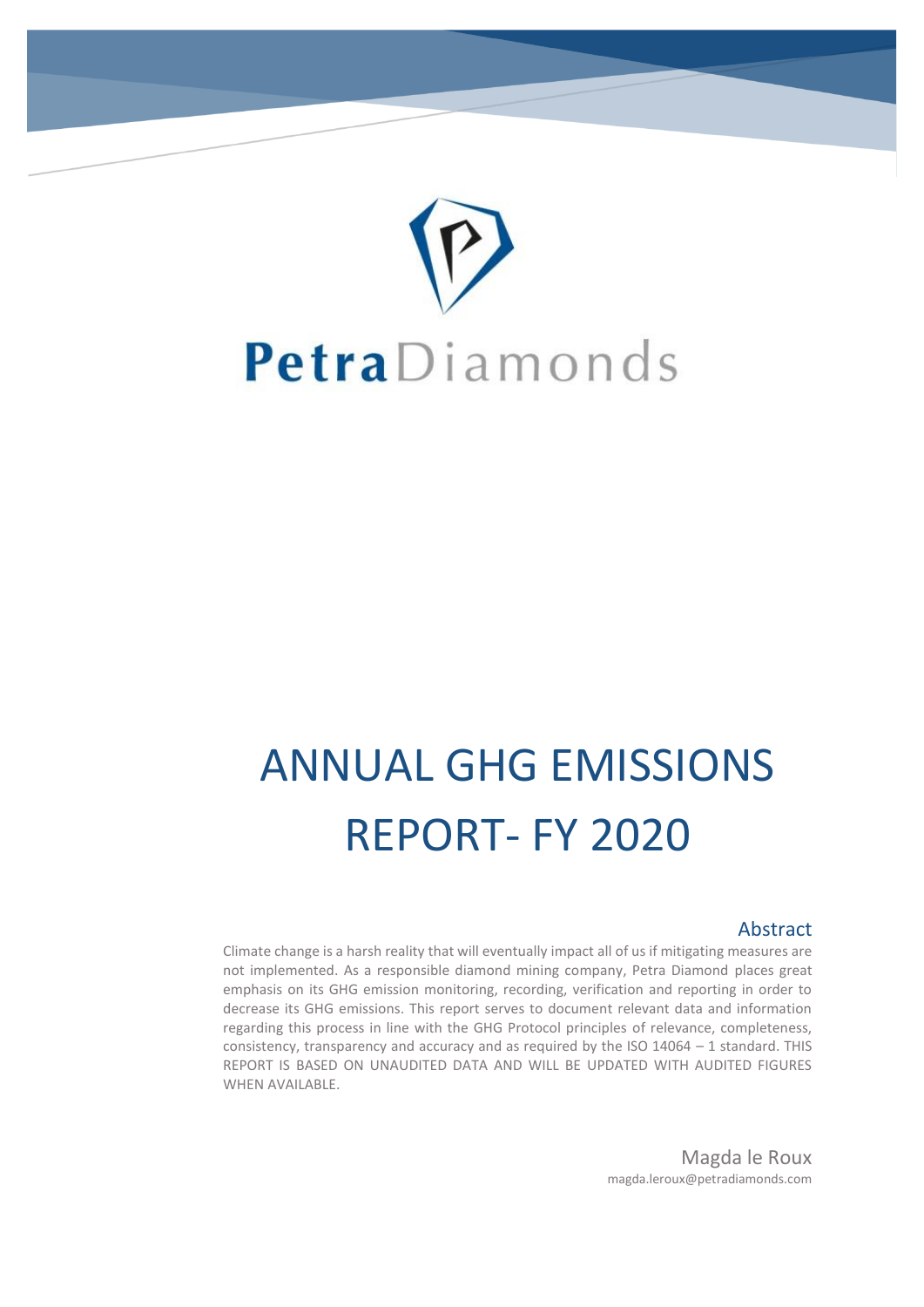## Contents

| 2. |  |
|----|--|
|    |  |
|    |  |
| 5. |  |
| 6. |  |
|    |  |

## **Table of Tables**

# Table of Graphs

| Graph 8: Intensity Ratio GHG emissions Petra Diamonds Limited FY2018 - FY 202011 |  |
|----------------------------------------------------------------------------------|--|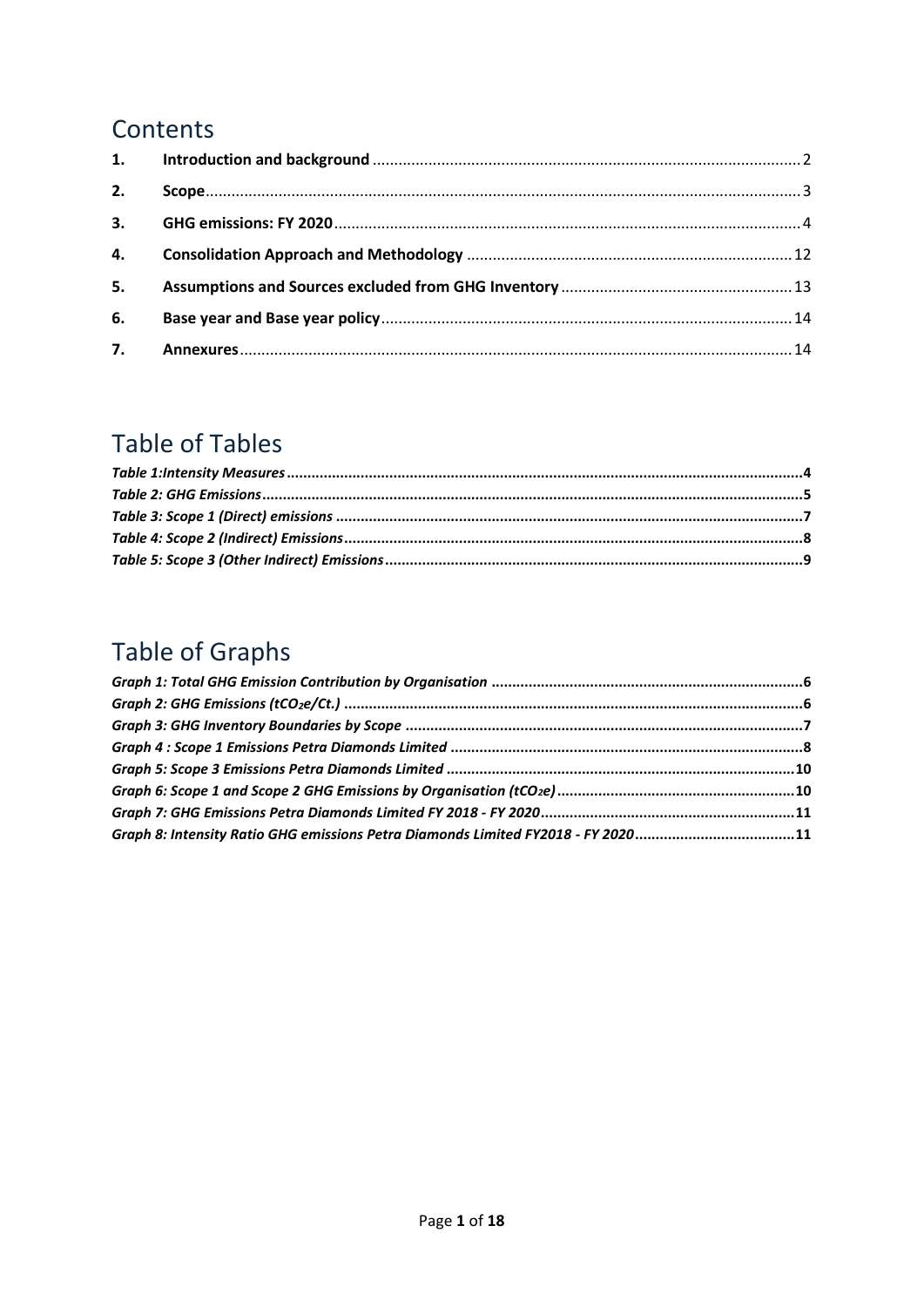## <span id="page-2-0"></span>**1. Introduction and background**

Petra Diamonds Limited ("Petra Diamonds" or the "Company") is a diamond mining company listed on the London stock exchange and which operates in South Africa (three underground mines: Cullinan, Finsch and Koffiefontein) and Tanzania (one open-pit mine: Williamson). Petra Diamonds is committed to responsible mining practices across all areas of its business and it has identified Climate Change and Energy Usage as one of its most material environmental issues. The Company has a number of initiatives in place to limit its greenhouse gas ("GHG") emissions – one of the main contributing factors to climate change.

These initiatives are based on the quantification, monitoring, reporting and verification of GHG emissions and removals, in line with the *ISO 14064-1 standard: Specification with guidance at the organisation level for quantification and reporting of greenhouse gas emissions and removals, 2006*. Initiatives implemented include amongst others, several energy saving activities<sup>1</sup> and the implementation of a key performance indicator to decrease GHG emissions per carat by 1% year on year. Petra Diamonds started recording its GHG emissions in FY 2013 and has since succeeded in achieving this target each year up to FY 2019. The target was not achieved in FY 2020, mainly due to a significant decrease in carats produced due to the impact of the COVID-19 pandemic, but over a five-year period the saving of 12% has surpassed the target of 5%.

Petra Diamonds voluntarily reports its GHG emissions on several forums, such as the Carbon Disclosure Project ("CDP"), as it believes that "through disclosure, companies can benchmark themselves and demonstrate to investors their commitment to address their environmental risks and their ability to adapt to the risks and opportunities that exist." (CDP, 2019). Petra Diamonds reports on Scope 1, Scope 2 and Scope 3 emissions. Since 2013, Petra Diamonds' CDP score has improved year-on-year to a 'B' level of disclosure (the 'management' band), which is above average for both its industry and region.

<span id="page-2-1"></span>In line with the principles of the *Greenhouse Gas Protocol: A Corporate Accounting and Reporting Standard (Revised 2004)*, Petra Diamonds put several measures in place to ensure that GHG data reported is relevant, consistent, complete, transparent and accurate. These measures include internal verification of operational data and sign-off on operational reports by the Mine/General Manager, Health, Safety and Environment ("HSE") Manager and Environmental Specialist at each operation. Internal verification of consolidated Data is the responsibility of the Health, Safety, Environment and Quality ("HSEQ") Group Data Analyst. Annual third-party verification is also conducted.

**.** 

<sup>1</sup> Annexure 2: Energy consumption reduction initiatives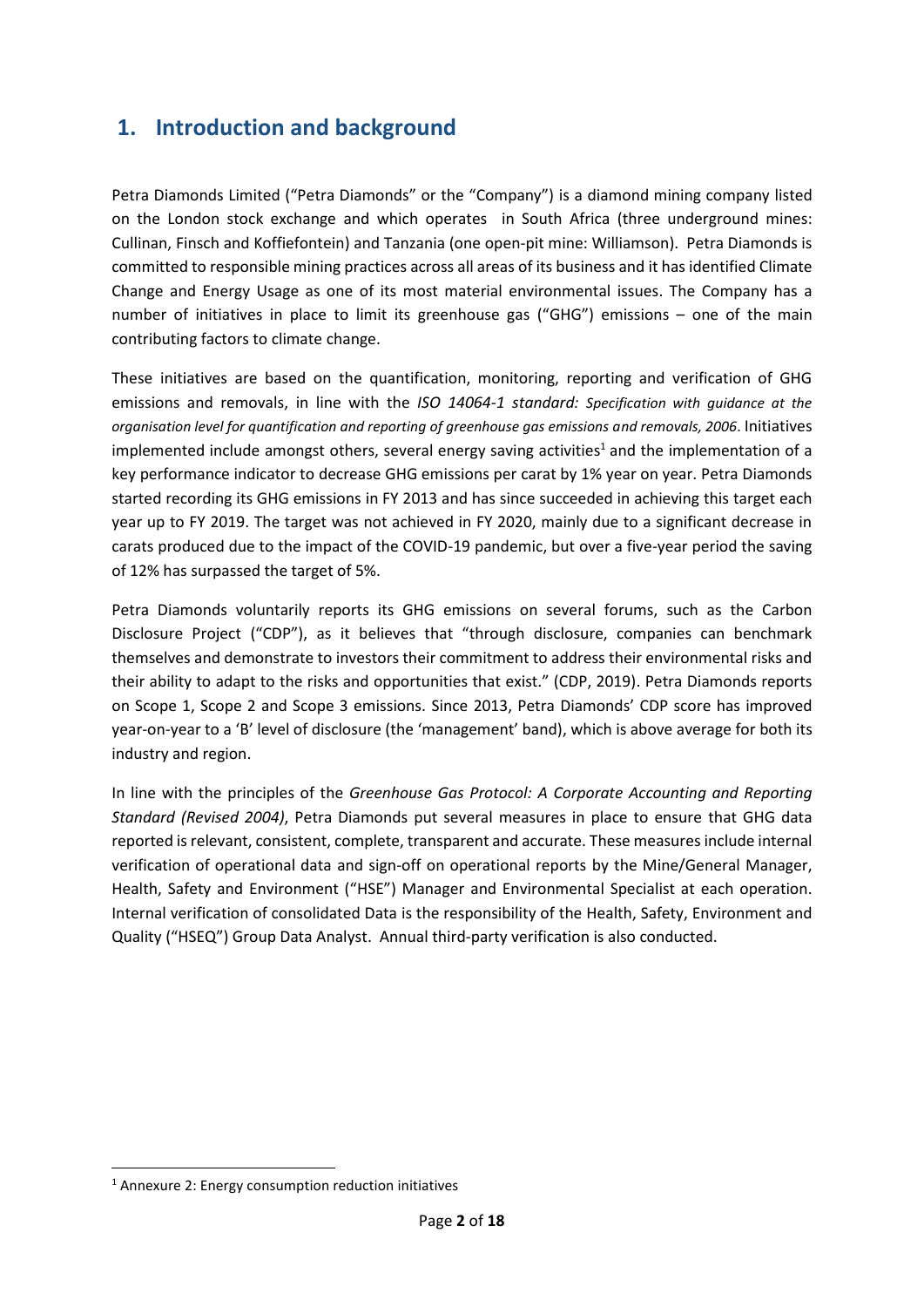## **2. Scope**

#### **2.1 Organisational boundaries**

Petra Diamonds has selected a 100% organisational control approach to consolidate its GHG emissions as it has full authority to introduce and implement operating policies at the following organisations and offices that have been included in its GHG inventory boundary:

- Operational mines in South Africa: Cullinan Diamond Mine ("CDM"), Finsch Diamond Mine ("FDM") and Koffiefontein Diamond Mine ("KDM")
- Operational mine in Tanzania: Williamson Diamonds Limited ("WDL")
- Administrative offices in Johannesburg, South Africa and London, UK

The following operations and facilities have been excluded from the Petra Diamonds Limited GHG Inventory:

- Explorations projects in Botswana and South Africa, as no data is available and its GHG emissions are considered immaterial
- Game farms at CDM, FDM and KDM, as they are managed by independent committees

#### **2.2 Operational boundaries**

Petra Diamonds accounts for and reports on the following Scope 1, Scope 2 and Scope 3 emission sources:

**Scope 1:** Direct emissions through

- Mobile combustion (diesel and petrol use for Company owned/controlled vehicles; jet fuel use for Company owned jet)
- Stationary combustion (diesel use for generation of electricity; combustion of LPG in workshops)
- Fugitive hydrofluorocarbon (HFC) emissions from air conditioning (R134a, R410a, R404 and R507)
- Process emissions (treatment of domestic effluent in mine controlled Waste Water Treatment Works)

**Scope 2:** Indirect emissions through electricity purchased from

- Eskom in South Africa
- Tanesco in Tanzania
- Suppliers in London, UK

#### **Scope 3:** Indirect emissions through

- Business travel: employee commute, car hire, business flights (air lines), chartered jet
- Paper use
- Waste disposed to landfill (general, hazardous, non-biomass)
- Scrap metal for recycling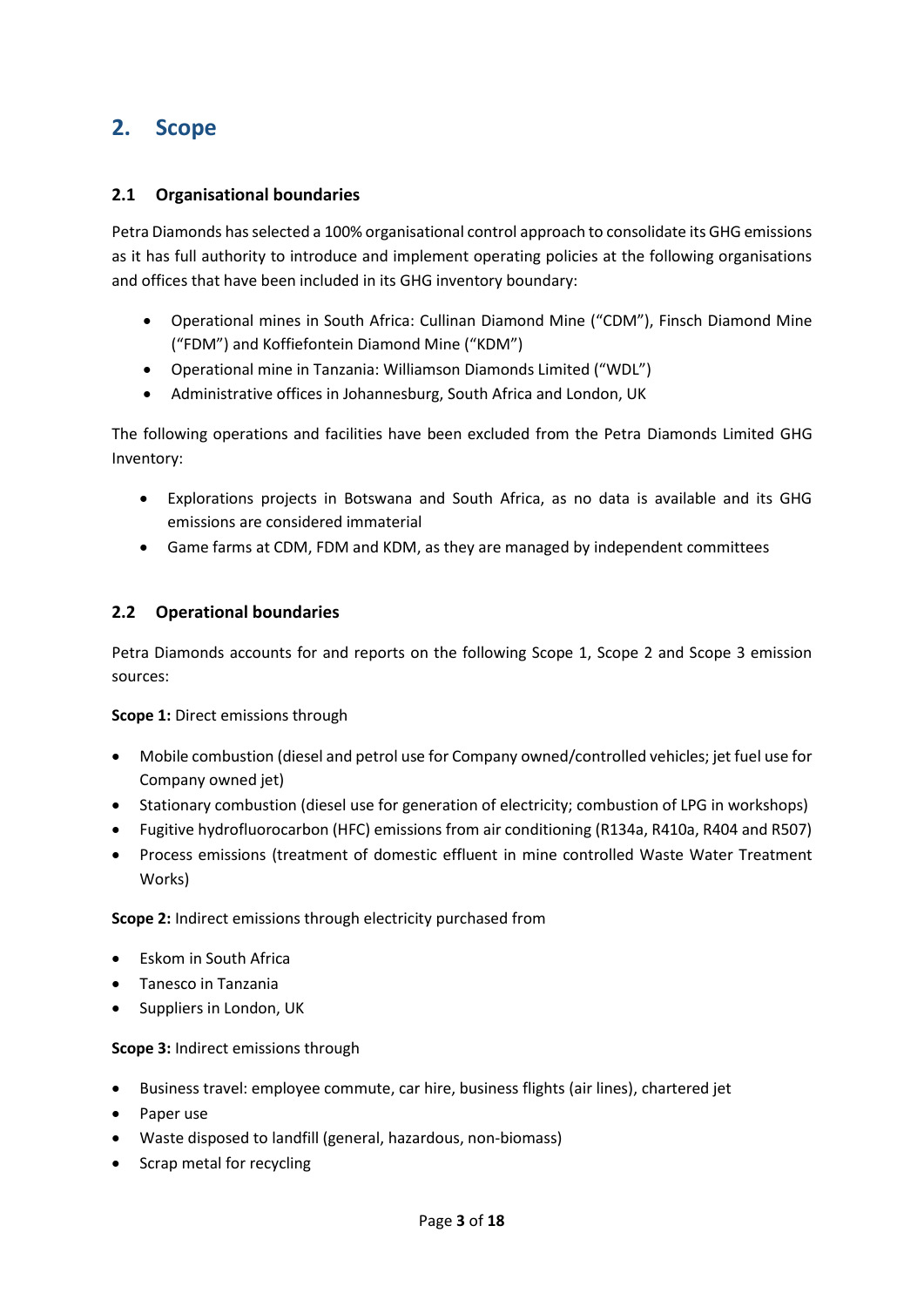• Potable water use (pumping)

**R-22** is reported on separately as required by the GHG protocol.

#### **Types of GHGs:**

Petra Diamonds accounts for and reports on the following GHG gases:

- Carbon Dioxide  $(CO<sub>2</sub>)$
- $\bullet$  Methane (CH<sub>4</sub>)
- $\bullet$  Nitrous oxide (N<sub>2</sub>O)
- Hydrofluorocarbons (HFCs)

All sources excluded from the GHG Inventory, as well as assumptions on which the GHG inventory are based, are further discussed in paragraph 4.

## <span id="page-4-0"></span>**3. GHG emissions: FY 2020**

In this section more detail is provided on the GHG emissions of Petra Diamonds Limited for the **period I July 2019 to 30 June 2020 ("FY 2020")**. Except where specifically indicated, all graphs and other GHG emission figures (total and intensity) are based on Scope 1 + Scope 2 + Scope 3 emissions, including the Group Offices' (Johannesburg and London) emissions due to potable water use, electricity use, mobile fuel consumption and paper use.

It is to be noted that the GHG Inventory currently does not account for any GHG sinks or reservoirs.

Petra Diamonds Limited calculates and reports its GHG emissions as Total GHG emissions in tonnes  $CO<sub>2</sub>$ -e, as well as the following intensity ratios:

- $\bullet$  tonnes CO<sub>2</sub>-e/carat
- $\bullet$  tonnes CO<sub>2</sub>-e per tonne treated
- tonnes CO2-e per USD Revenue

Table 1 provides the intensity measure values that were used to determine the intensity ratios for Petra Diamonds Limited, as well as the operating mines. Although the number of employees is currently not used as an intensity measure, it is a very useful parameter for comparative purposes or assumptions on GHG emissions that are directly related to number of people, e.g. domestic waste water treatment.

|                             | Tonnes treated | Carats    | <b>Employees</b> | Contractors |
|-----------------------------|----------------|-----------|------------------|-------------|
| Cullinan                    | 4,230,231      | 1,578,400 | 1,307            | 222         |
| Finsch                      | 2,930,930      | 1,643,568 | 1,036            | 713         |
| Koffiefontein               | 891,705        | 69,077    | 633              | 42          |
| Williamson                  | 4,283,005      | 298,130   | 542              | 338         |
| Johannesburg                | O              | 0         | 167              | 0           |
| Petra Diamonds<br><b>SA</b> | 12,335,870     | 3,589,176 | 3,685            | 1,315       |

#### <span id="page-4-1"></span>*Table 1: Intensity Measures*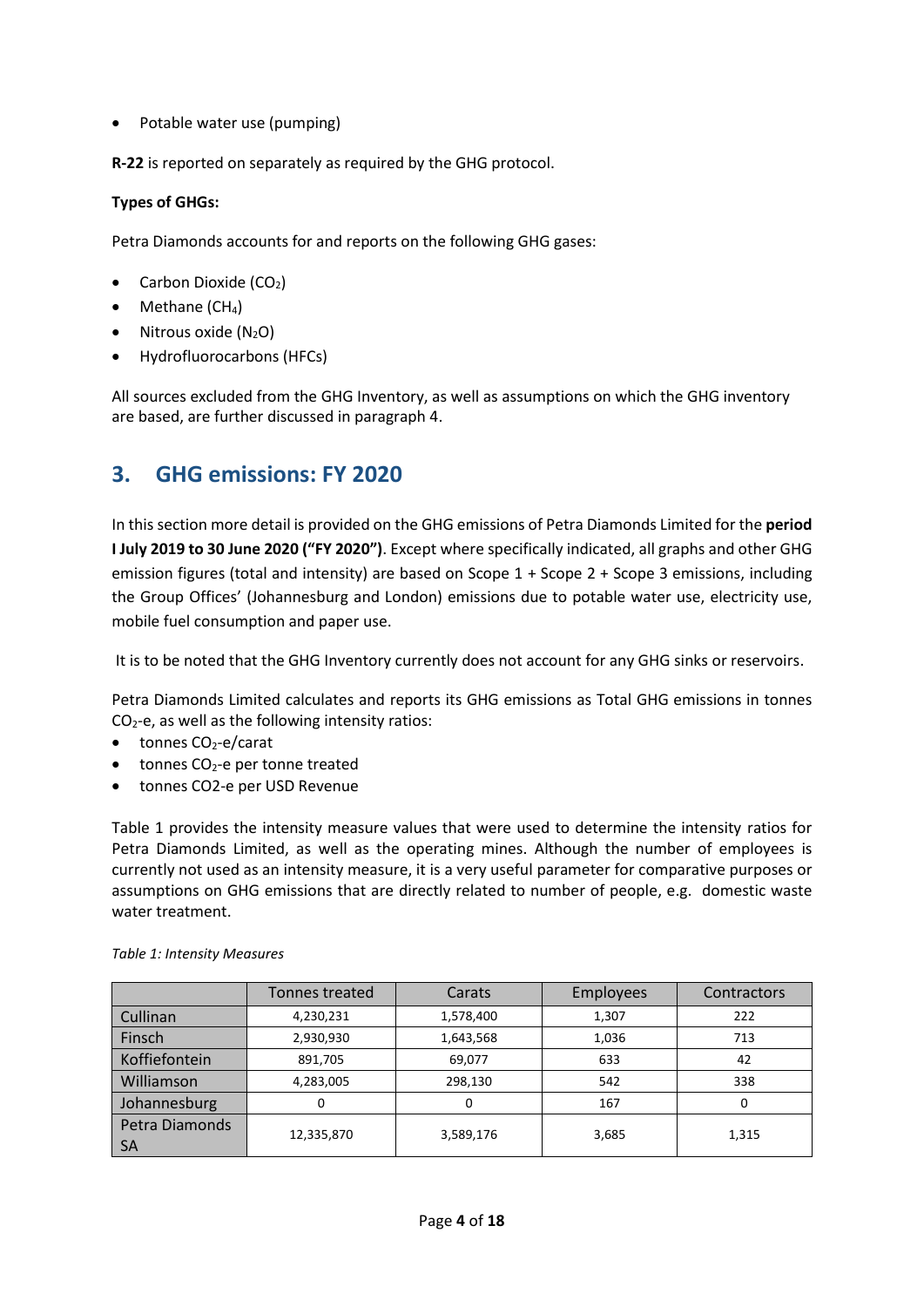The Cullinan Mine is the biggest contributor to the total GHG emissions of Petra Diamonds. The Finsch and Cullinan Mines are comparable in terms of total GHG emissions as these two mines are the biggest in terms of carat production and employees. However, when the preferred intensity ratio (tonnes  $CO<sub>2</sub>e/$  carat) is compared, the Koffiefontein Mine has the highest intensity, mainly as a result of lower carats produced and the use of older electricity intensive equipment and machinery.

The GHG emission contribution of the Group Offices in Johannesburg and London can be considered as immaterial (0.2%), but are included in the total GHG emissions of Petra Diamonds for completeness and to generate awareness by office based employees, so they are motivated to minimise their electricity, water and fuel use.

<span id="page-5-1"></span>

|                                             | Tonnes CO <sub>2</sub> e | Tonnes $CO2e/$    | Tonnes CO <sub>2</sub> e/ | Tonnes $CO2e/$     |
|---------------------------------------------|--------------------------|-------------------|---------------------------|--------------------|
|                                             |                          | tonne treated     | carat                     | <b>USD million</b> |
|                                             |                          | Scope $1 + 2$     |                           |                    |
| Cullinan                                    | 215,850.46               | 0.0510            | 0.1368                    | 1,852              |
| Finsch                                      | 179,749.56               | 0.0613            | 0.1094                    | 1,779              |
| Koffiefontein                               | 47,307.61                | 0.0531            | 0.6848                    | 1,841              |
| Williamson                                  | 36,802.08                | 0.0086            | 0.1234                    | 701                |
| Group offices<br>(Johannesburg<br>/London)  | 643.87                   | 0.0001            | 0.0002                    | 3                  |
| Petra Diamonds<br>including Group office    | 480,353.59               | 0.0389            | 0.1338                    | 1,624              |
| Petra Diamonds<br>excluding Group<br>office | 479,709.723              | 0.0389            | 0.1337                    | 1,624              |
|                                             |                          | Scope $1 + 2 + 3$ |                           |                    |
| Cullinan                                    | 216,320.64               | 0.0511            | 0.1371                    | 1,856              |
| Finsch                                      | 180,409.63               | 0.0616            | 0.1098                    | 1,785              |
| Koffiefontein                               | 47,555.49                | 0.0533            | 0.6884                    | 1,851              |
| Williamson                                  | 38,986.71                | 0.0091            | 0.1308                    | 743                |
| Group offices<br>(Johannesburg<br>/London)  | 909.46                   | 0.0001            | 0.0003                    | 3                  |
| Petra Diamonds<br>including Group Office    | 484,181.93               | 0.0392            | 0.1349                    | 1,624              |
| Petra Diamonds<br>excluding Group<br>Office | 483,272.48               | 0.0392            | 0.1346                    | 1,624              |

#### <span id="page-5-0"></span>*Table 2: GHG Emissions*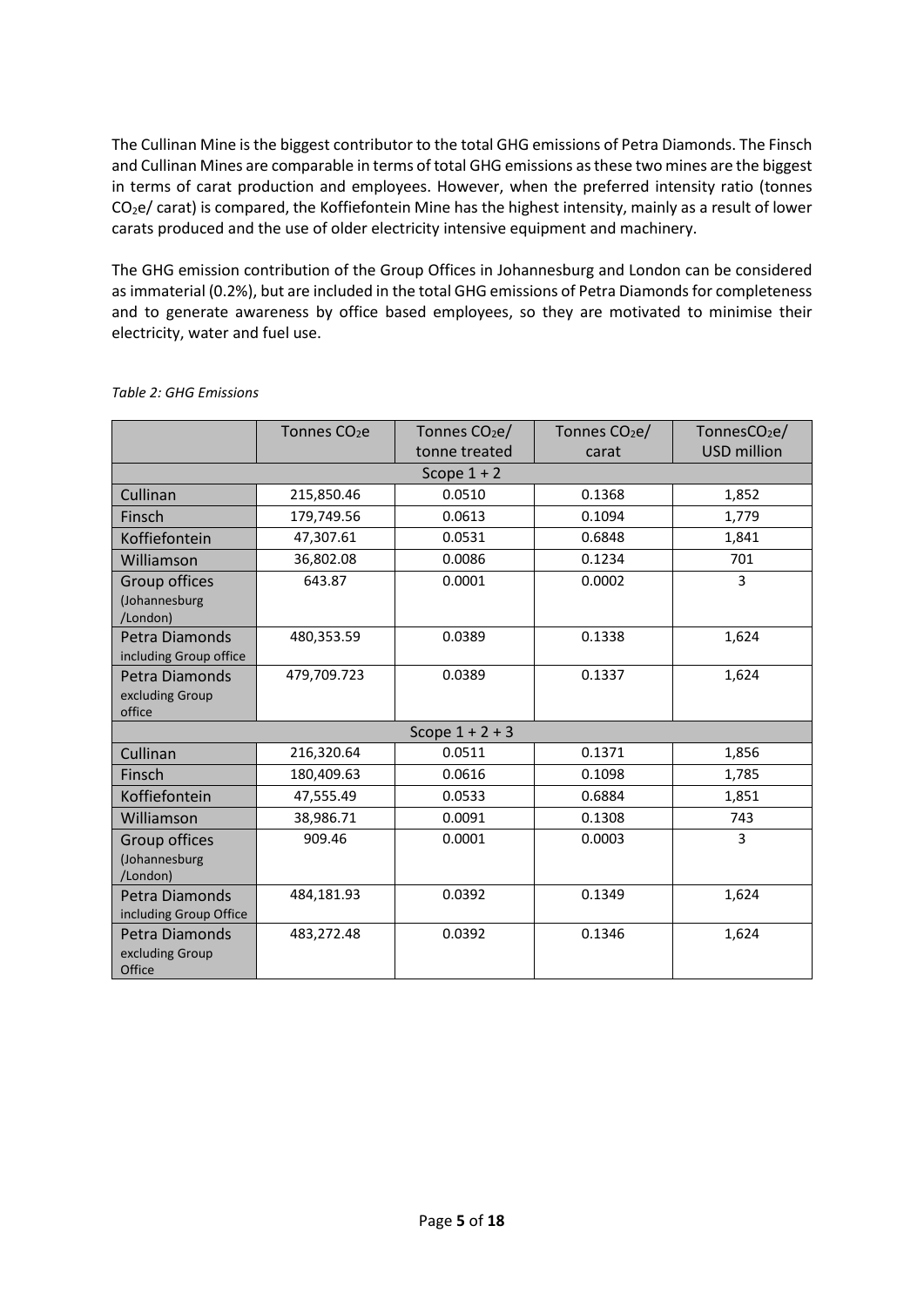#### *Graph 1: Total GHG Emission Contribution by Organisation*



<span id="page-6-0"></span>*Graph 2: GHG Emissions (tCO2e/Ct.)*

<span id="page-6-1"></span>

#### Page **6** of **18**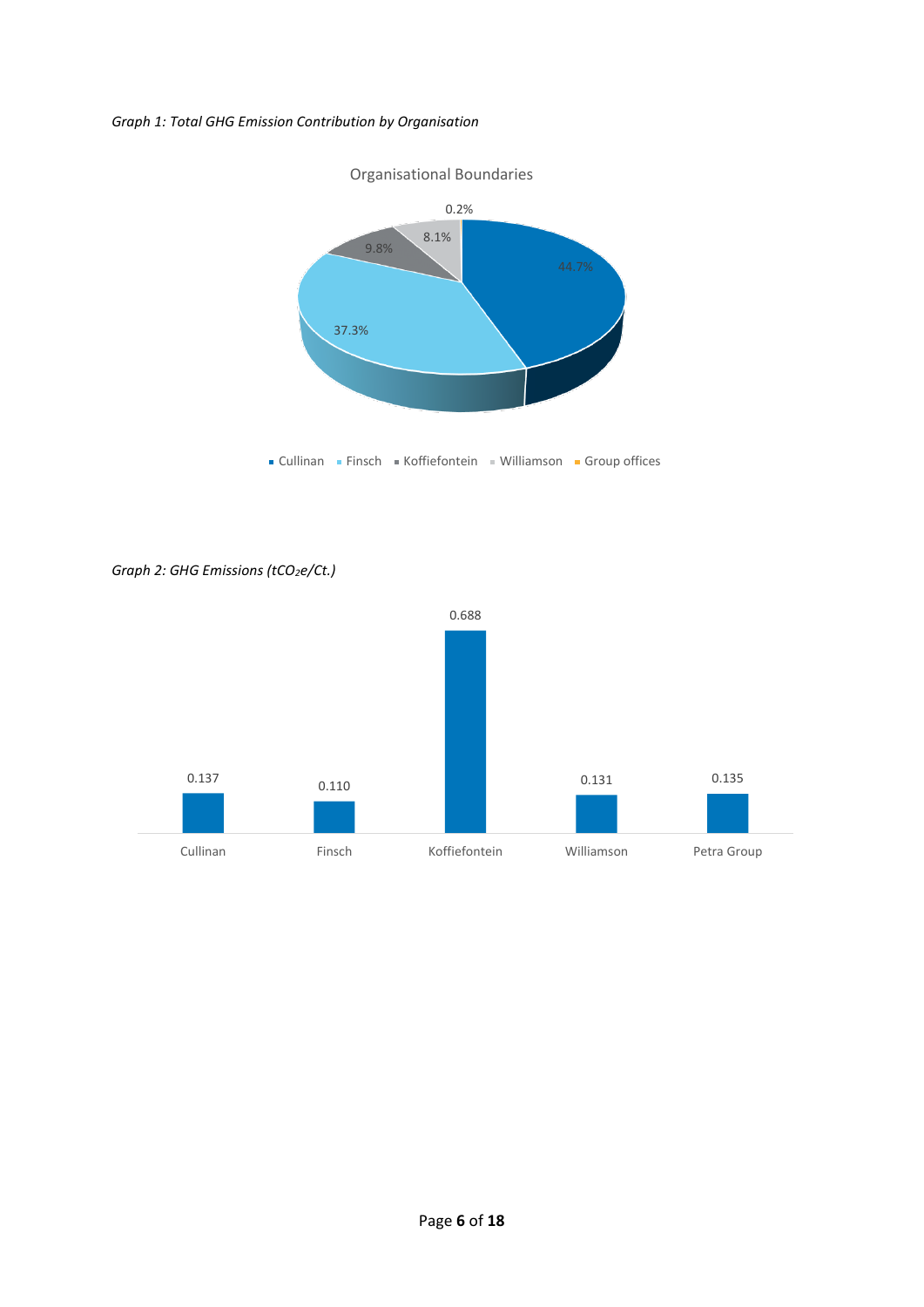#### *Graph 3: GHG Inventory Boundaries by Scope*



**Scope 1 GHG emissions** are direct emissions from sources that are owned or controlled by the reporting company (GHG Protocol).

The Williamson Mine has a relatively large Scope 1 contribution to its total GHG emissions in comparison to the other mines as it is an open pit operation with higher fuel use (trackless mobile machines) and lower electricity use as a result of no hoisting from underground.

Process emissions in FY 2020: Domestic water treatment was accounted for as a Scope 1 emission source (Direct emissions) as the Water Treatment Works at the Cullinan, Finsch and Williamson Mines are under operational control of the mines. Pre- FY 2020 it was accounted for as a Scope 3 emission source. Fugitive emissions as a result of the use of R-404 have also been included in the FY 2020 GHG inventory for the first time.

| Scope 1<br>emissions                                        | Cullinan | Finsch   | Koffie-<br>fontein | William-<br>son       | Head<br>office | <b>PETRA</b><br>(Group | <b>PETRA</b><br>(Group |
|-------------------------------------------------------------|----------|----------|--------------------|-----------------------|----------------|------------------------|------------------------|
| $(tCO2-e)$                                                  |          |          |                    |                       |                | office in)             | office out)            |
|                                                             |          |          |                    | Stationary combustion |                |                        |                        |
| Diesel use<br>Generators                                    | 11.43    | 2.18     | 3.99               | 166.49                | 0.00           | 184.09                 | 184.09                 |
| LPG use                                                     | 0.28     | 0.70     | 0.14               | 1.05                  | 0.00           | 2.17                   | 2.17                   |
| Mobile Combustion (Company and company controlled vehicles) |          |          |                    |                       |                |                        |                        |
| <b>Diesel</b>                                               | 6,913.86 | 5,316.41 | 1.780.89           | 12,762.30             | 180.68         | 26,954.15              | 26,773.47              |
| Petrol                                                      | 34.71    | 53.65    | 4.66               | 38.96                 | 24.38          | 156.35                 | 131.97                 |
| Jet fuel-A1:<br>Company jet                                 | 86.31    | 86.31    | 86.31              | 0.00                  | 86.31          | 345.23                 | 258.92                 |

<span id="page-7-0"></span>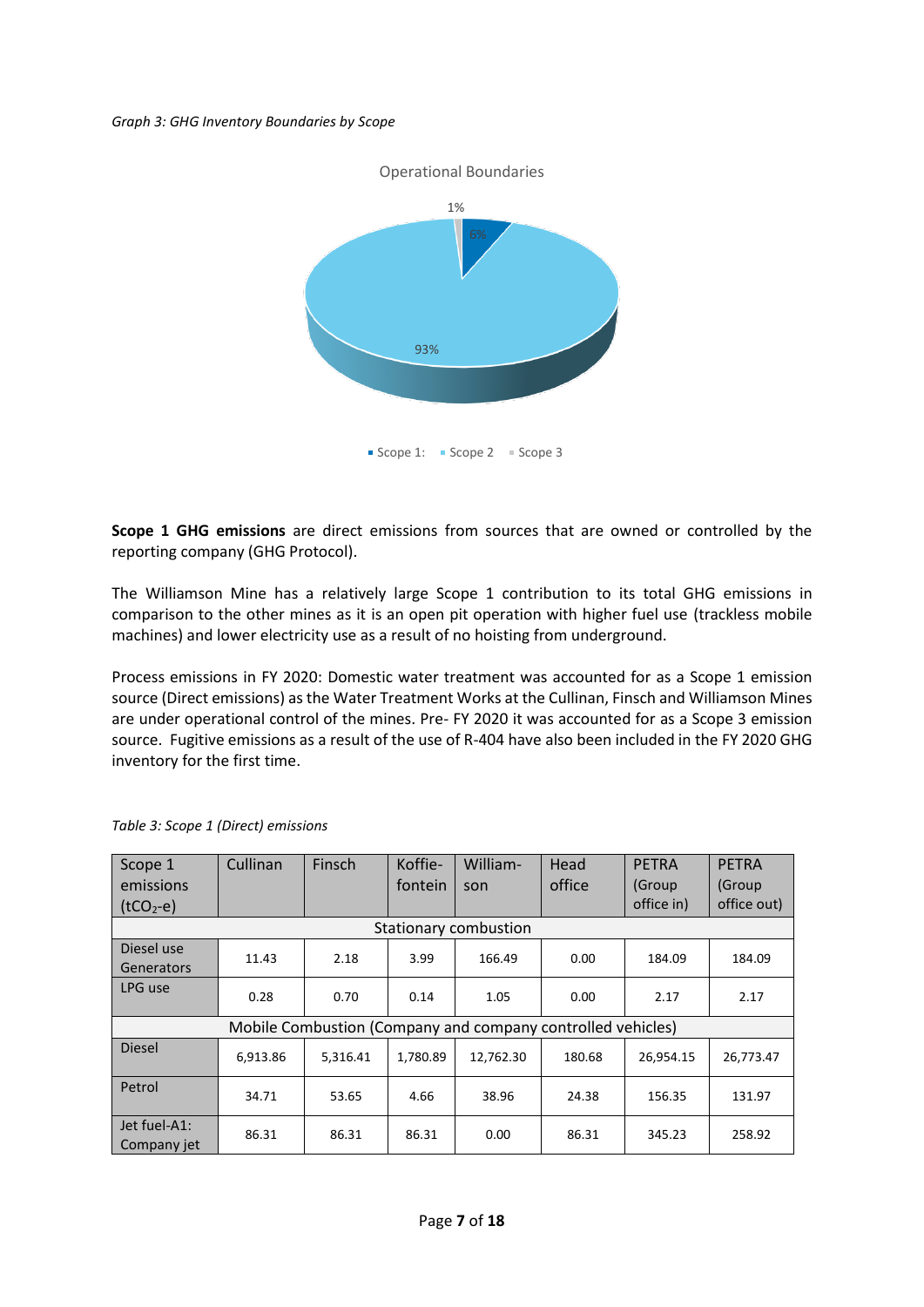|                          |          |          |          | <b>Fugitive emissions (Refrigerants)</b> |        |           |           |
|--------------------------|----------|----------|----------|------------------------------------------|--------|-----------|-----------|
| <b>R134A</b>             | 0.29     | 2.86     | 0.00     | 0.00                                     | 0.00   | 3.15      | 3.15      |
| <b>R404A</b>             | 0.00     | 117.66   | 0.00     | 0.00                                     | 0.00   | 117.66    | 117.66    |
| <b>R410A</b>             | 84.15    | 114.84   | 0.00     | 12.53                                    | 0.00   | 211.51    | 211.51    |
| R507                     | 0.00     | 163.39   | 0.00     | 0.00                                     | 0.00   | 163.39    | 163.39    |
| <b>Process emissions</b> |          |          |          |                                          |        |           |           |
| Effluent<br>treatment    | 63.85    | 172.29   | 0.00     | 176.72                                   | 0.00   | 412.86    | 412.86    |
| <b>TOTAL</b>             | 7,194.87 | 6,030.28 | 1,875.98 | 13,158.04                                | 291.37 | 28,550.54 | 28,259.17 |

#### <span id="page-8-1"></span>*Graph 4 : Scope 1 Emissions Petra Diamonds Limited*



**Scope 2 GHG emissions** are the emissions associated with the generation of electricity, heating/ cooling, or steam purchased for own consumption.

In South Africa, electricity is purchased from Eskom while electricity in Tanzania is purchased from Tanesco. Eskom's electricity is mainly generated from coal, although wind, solar and nuclear generated electricity also contribute to the total electricity grid (Eskom annual report 2020). Tanesco's electricity grid comprises primarily of hydroelectricity, natural gas and liquid fuel (Tanzania invest, 2019). The London office uses an immaterial amount of electricity generated in the UK.

Petra Diamonds Limited's GHG emissions consist mainly of Scope 2 emissions, as electricity use is the highest source of GHG emissions at all the mines.

| Scope 2<br>emissions     | Cullinan   | <b>Finsch</b> | Koffie-<br>fontein | William-<br>son | Group<br>office | <b>PETRA</b><br>(Group<br>office<br>included) |
|--------------------------|------------|---------------|--------------------|-----------------|-----------------|-----------------------------------------------|
| Electricity<br>purchased | 208,655.60 | 173,719.28    | 45,431.63          | 23,644.04       | 352.50          | 451,803.05                                    |

<span id="page-8-0"></span>*Table 4: Scope 2 (Indirect) Emissions*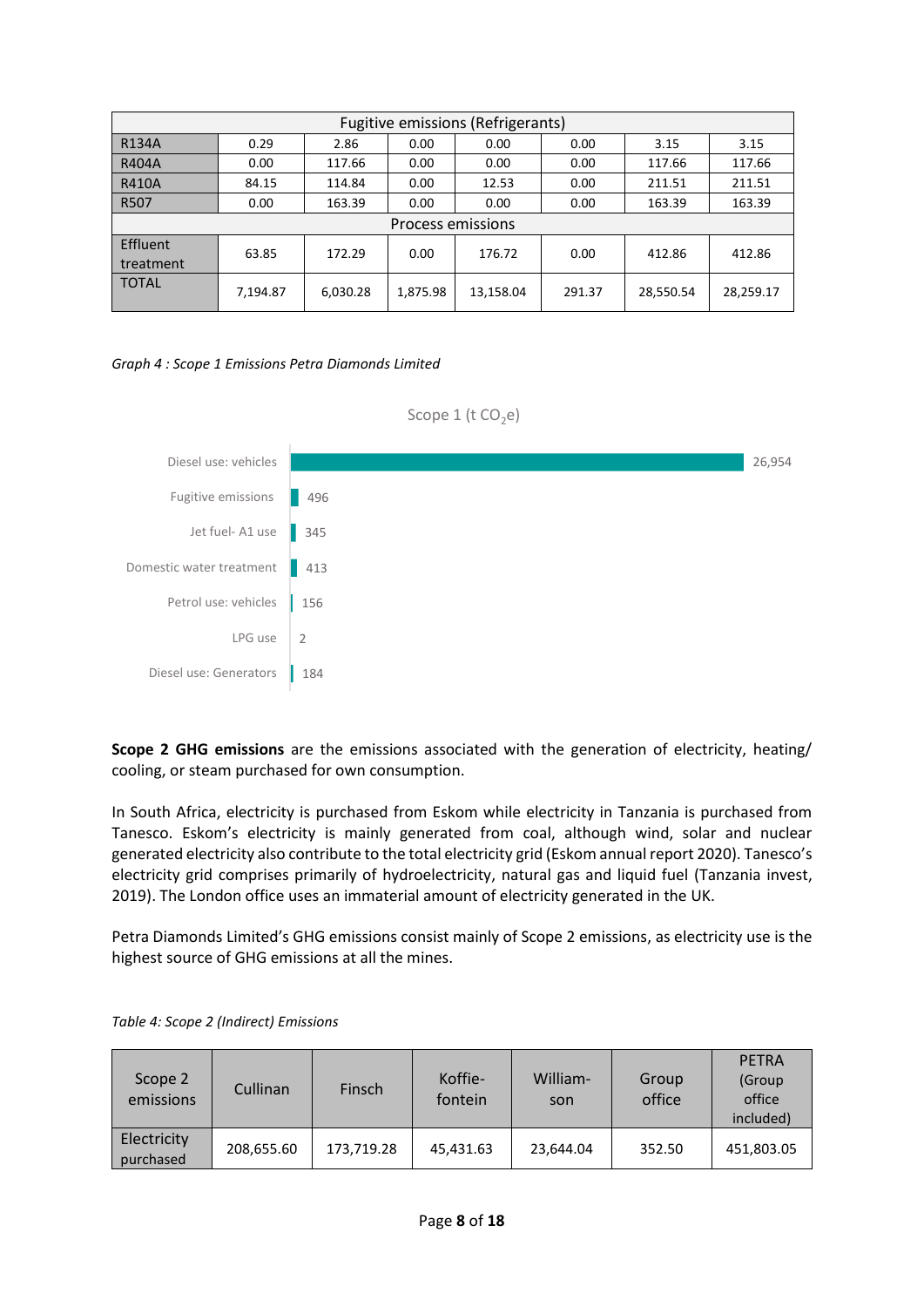**Scope 3 GHG emissions** are "other indirect emissions that are a consequence of the reporting company, but occur at sources owned or controlled by another company" (GHG Protocol).

Petra Diamonds is continuously refining its methodology to improve its Scope 3 emission calculations and reporting. In FY 2020 the following additional Scope 3 emissions were included:

- Business travel: air (air lines) and land (car rentals) for the Williamson Mine
- Business travel: air (chartered jet) was removed from Scope 1 and added to Scope 3

Scope 3 emissions comprise mainly of business travel by air or land. It comprises only 1% of the total GHG emissions of Petra Diamonds Limited.

<span id="page-9-1"></span>

| Scope 3<br>emissions           | Cullinan | Finsch | Koffie-<br>fontein     | William-<br>son | Group<br>office  | <b>PETRA</b><br>(Group<br>office<br>included) |
|--------------------------------|----------|--------|------------------------|-----------------|------------------|-----------------------------------------------|
| Paper use                      | 10.98    | 6.13   | 4.44                   | 1.44            | 1.00             | 23.99                                         |
| Waste<br>disposal:<br>landfill | 192.85   | 128.70 | 106.31                 | 1,337.22        | Non-<br>material | 1,765.08                                      |
| Scrap<br>metal:<br>recycling   | 21.23    | 13.91  | 7.38                   | 2.42            | N/A              | 44.94                                         |
| Potable<br>water:<br>pumping   | 58.20    | 324.78 | 4.27                   | 615.46          | 0.53             | 1,003.24                                      |
|                                |          |        | <b>Business travel</b> |                 |                  |                                               |
| Air:<br>Chartered<br>jet       | 5.92     | 5.92   | 5.92                   | 0.00            | 5.92             | 23.67                                         |
| Air:<br>Air lines              | 15.58    | 14.79  | 14.25                  | 122.88          | 248.49           | 415.99                                        |
| Land:<br>car rentals           | 1.79     | 2.22   | 2.53                   | 2.43            | 9.64             | 18.61                                         |
| Land:<br>employee<br>commute   | 163.63   | 163.63 | 102.78                 | 102.78          | Non-<br>material | 532.83                                        |
| <b>TOTAL</b>                   | 470.18   | 660.07 | 247.88                 | 2,184.62        | 265.58           | 3,828.34                                      |

<span id="page-9-0"></span>*Table 5: Scope 3 (Other Indirect) Emissions*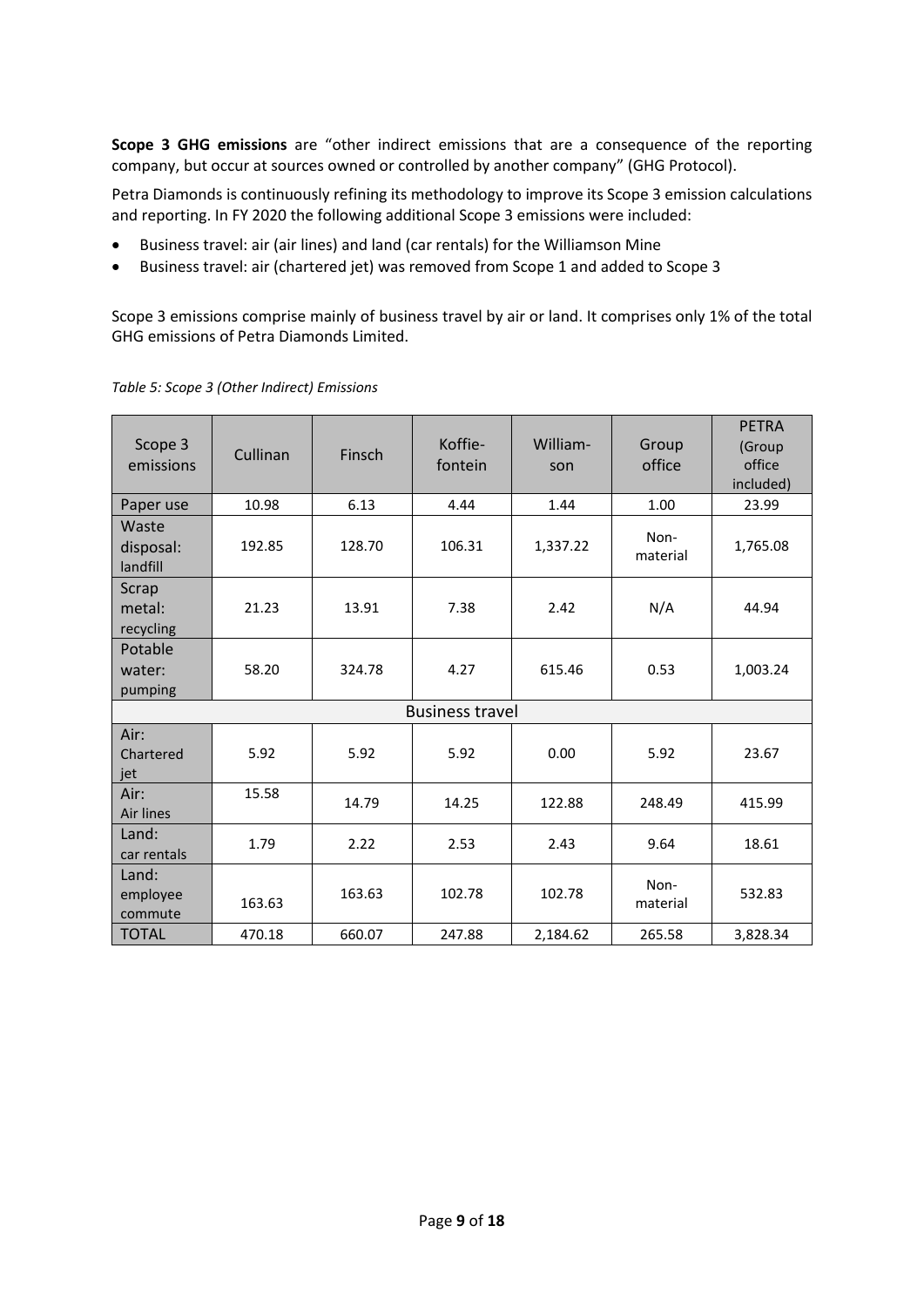#### *Graph 5: Scope 3 Emissions Petra Diamonds Limited*



As Scope 1 and Scope 2 emissions comprise approximately 99% of the Petra Diamonds Limited GHG emissions, it is sometimes used as an indication of the GHG emissions of the Company. Should it be used like this, it would clearly be indicated that only Scope 1 and 2 emissions are considered.

<span id="page-10-0"></span>



The following graphs indicate the trend for Petra Diamonds Limited's total GHG emissions, as well as for the different intensity measures as tracked from FY 2018 to FY 2020. Except for tCO<sub>2</sub>e/tonne treated, total GHG emissions and the other intensity measures decreased from FY 2018 to FY 2019 as a result of the divestment of the Kimberley Ekapa Mining Joint Venture ("KEM JV"). The total GHG emissions in FY 2020 (t CO<sub>2</sub>e) increased by 0.82% compared to FY 2019, mainly as a result of a 91% increase in the Scope 2 emissions at the Williamson Mine. This increase, despite a decrease in electricity use, is due to the use of a more accurate and recent grid emission factor for electricity purchased from Tanesco (0.529 kg CO<sub>2</sub>e/kWh vs 0.2421504 kg CO<sub>2</sub>e/kWh) in FY 2020.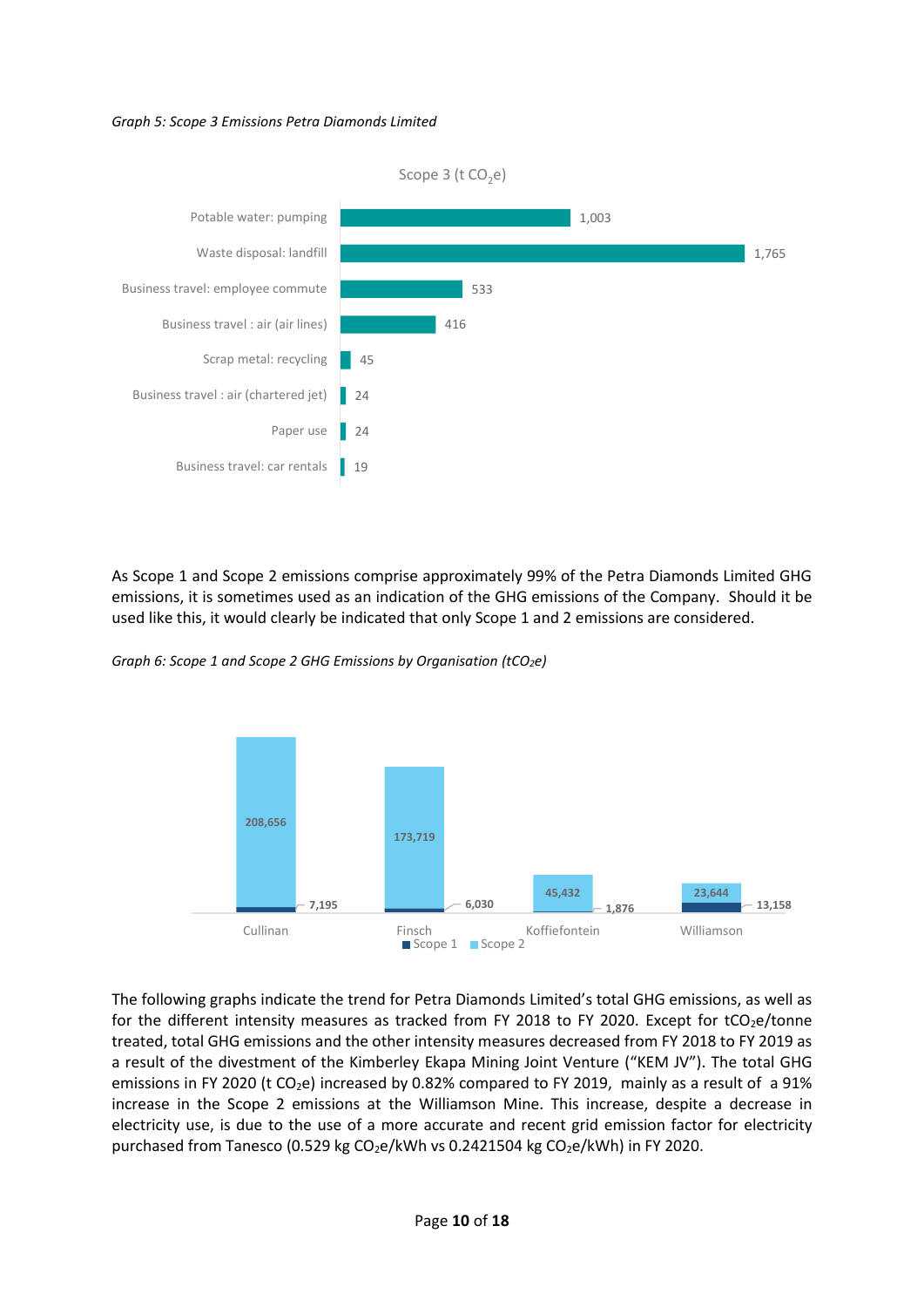All three intensity measures increased from FY 2019 to FY 2020, as a result of lower production and revenue: tCO<sub>2</sub>e/tonne treated increased by 22% as tonnes treated decreased by 17%; tCO<sub>2</sub>e/carat increased by 9% as carats produced decreased by 7%; tCO<sub>2</sub>e/US\$ increased by 58% as revenue decreased by 36%. The COVID -19 pandemic in Q4 FY 2020 resulted in minimal production and revenue, with the Williamson Mine being placed under care and maintenance from April 2020.



<span id="page-11-0"></span>*Graph 7: GHG Emissions Petra Diamonds Limited FY 2018 - FY 2020*

<span id="page-11-1"></span>*Graph 8: Intensity Ratio GHG emissions Petra Diamonds Limited FY2018 - FY 2020*

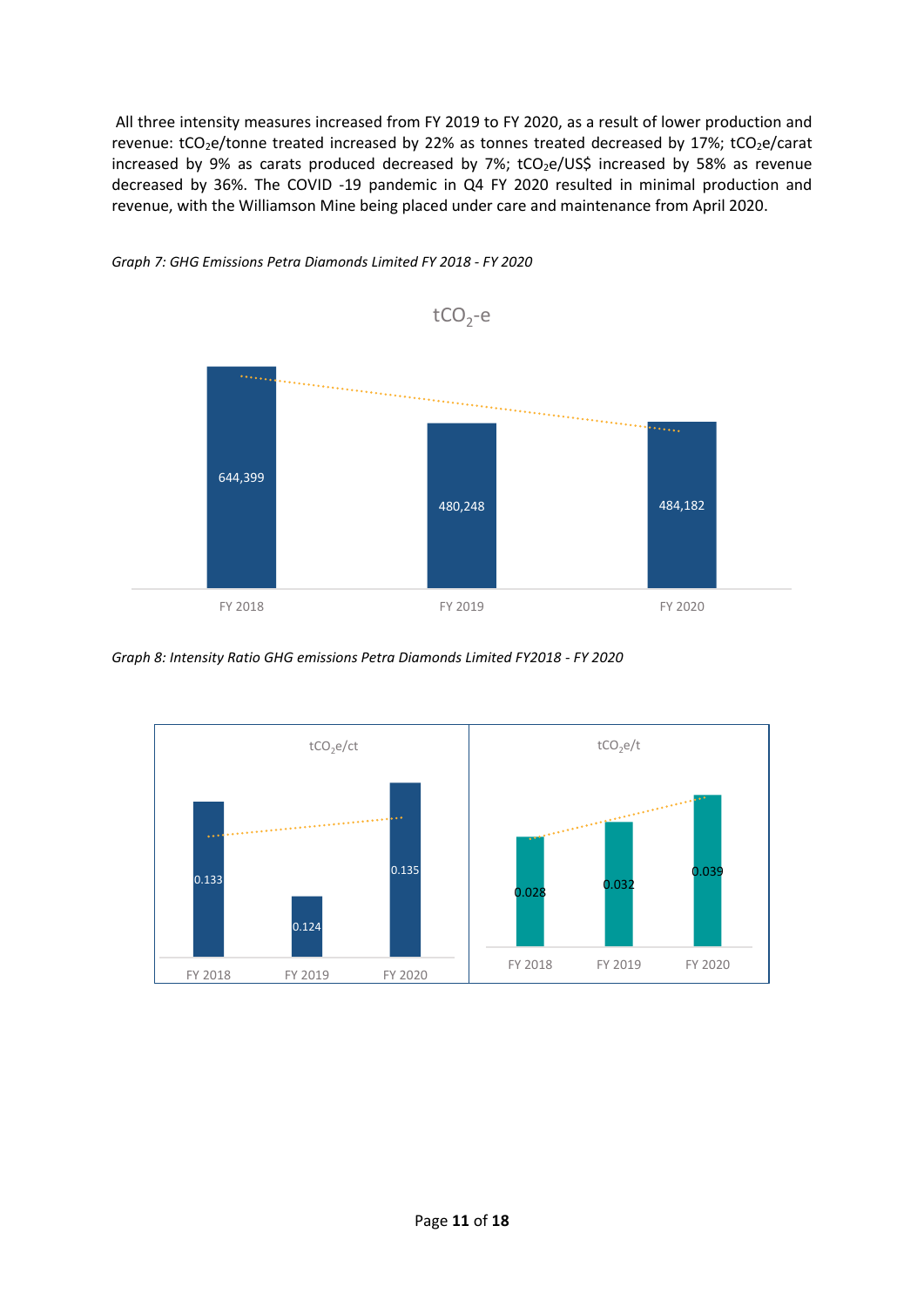

## <span id="page-12-0"></span>**4. Consolidation Approach and Methodology**

All GHG emission calculations and reporting are based on the GHG Protocol principles: relevance, completeness, consistency, transparency and accuracy.

Petra Diamonds follows a centralised approach based on the GHG Protocol principles for the collection of information on its GHG emissions. The Company's mines submit (monthly, quarterly and annually) the relevant data and information required to the Group HSEQ Data Analyst and Reporting Coordinator who is responsible for all the GHG emission calculations (quarterly and annually). The calculations are done by means of a GHG calculating tool in MS Excel format and the mines' GHG emissions are consolidated into the total GHG emissions for Petra Diamonds Limited that is reported quarterly and annually per financial year (July to June).

The organisational GHG emissions are availed to the different mines annually, while the GHG emissions for Petra Diamonds Limited are quarterly and annually reported in the internal quarterly and annual Group Integrated Environmental Reports. Externally, GHG emissions are reported annually in the Company's Sustainability Report and the GHG Emissions Report, as well as voluntarily to various analytics providers, such as CDP.

All GHG emissions are calculated according to the formula: *activity data x emission factor ("EF"),* after conversion of activity data to the correct units as determined by the specific emission factor. All CO<sub>2</sub>,  $CH_{4}$ - and N<sub>2</sub>O- emissions are converted to CO<sub>2</sub>-equivalents (CO<sub>2</sub>e) values by multiplication with Global Warming Potential values.

Emission factors, calorific values and global warming potentials used for the determination of the GHG emissions are obtained from the following platforms and are annually checked and updated as required<sup>2</sup>:

 **Scope 1 emission factors:** *2006 Intergovernmental Panel for Climate Change ("IPCC") Guidelines for National Greenhouse Gas Inventory Vol 2: Energy* and Technical Guidelines for Monitoring, Reporting and Verification of Greenhouse Gas in South Africa based on the 2006 IPCC Guidelines.

**<sup>.</sup>**  $<sup>2</sup>$  Annexure 1: Complete list of emissions factors, calorific values and global warming potentials</sup>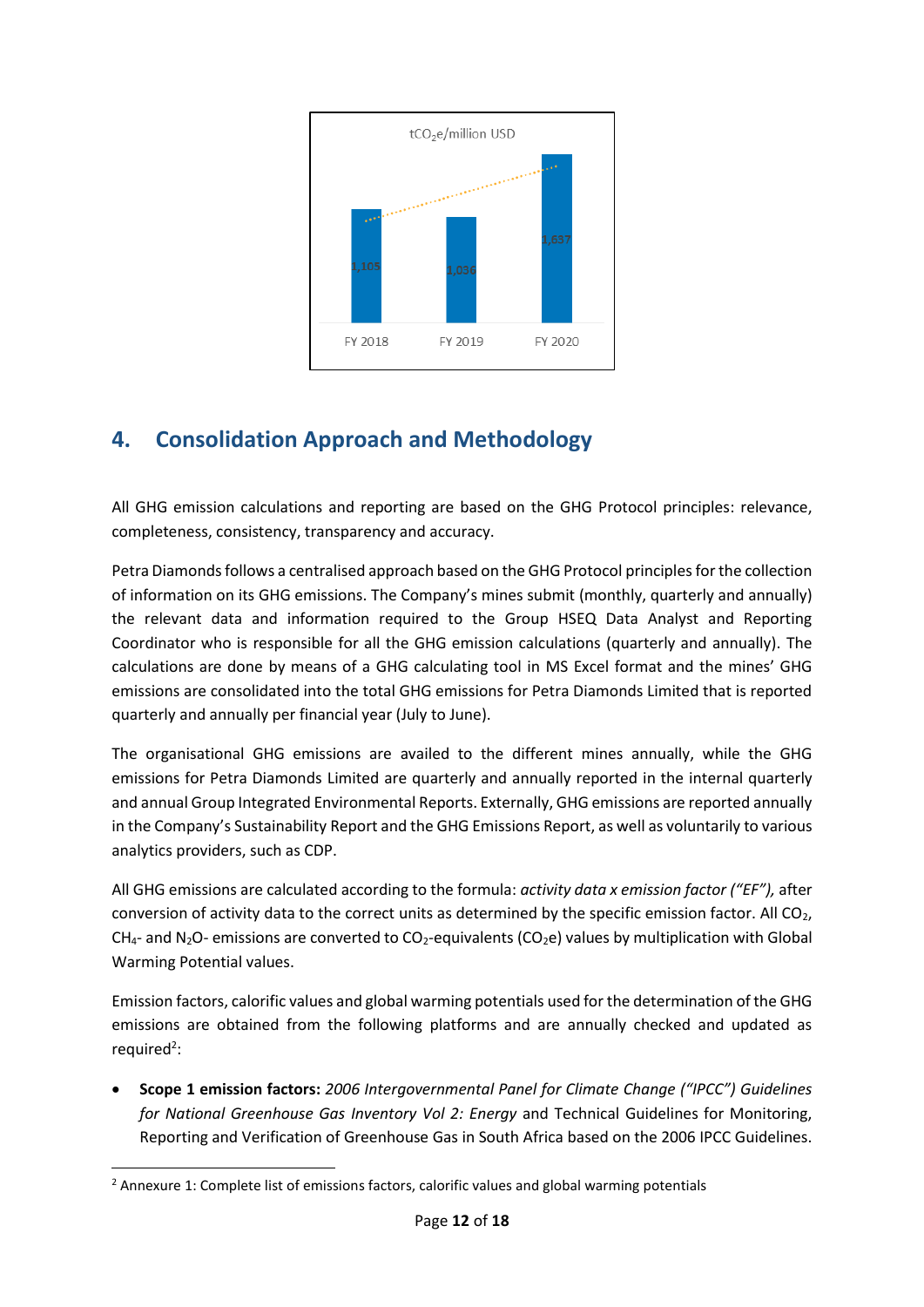*A UK Department for Environment, Food & Rural Affairs ("DEFRA")* emission factor is used for water treatment (domestic effluent)

- **Scope 2 emission factors:** Annual Eskom grid emission factor (factor 2 based on total electricity generated, including coal, nuclear, pumped storage, wind, hydro and gas turbines, but excluding the total consumed by Eskom); Tanesco: The IEA 2010 electricity emission factor for Tanzania was updated in 2020 to The Institute for Global Environmental Strategies' ("IGES") emission factor for registered Clean Development Mechanism ("CDM") projects: combined grid emission factor; London electricity: DEFRA UK electricity emission factor.
- **Scope 3 emission factors:** DEFRA Emission factors and 2006 IPCC Guidelines for National Greenhouse gas inventory EF for chartered flights.
- **Global warming potentials***(IPCC Direct Global Warming Potentials):* IPCC Fifth Assessment Report 2014 (SAR - 100 year) and DEFRA 2019 (Refrigerants) for Scope 1 Fugitive emissions (HFCs).
- **Calorific values for fuel***:* Net calorific values of fuels provided by the South African petroleum industry association as per the Technical Guidelines for Monitoring, Reporting and Verification of Greenhouse Gas in South Africa.

It is to be noted that Petra Diamonds has decided on a materiality threshold of 5 % for Scope 1 and Scope 2 emissions and 10% for Scope 3 emissions.

## <span id="page-13-0"></span>**5. Assumptions and Sources excluded from GHG Inventory**

#### **5.1 Assumptions**

Petra Diamonds Limited's GHG emission calculations are based on the following assumptions:

- Company/chartered jet fuel: fuel used for refuelling is obtained from the company responsible for maintaining/ chartering the jet. Total is divided by 4 and allocated to each of the South African mines (CDM, FDM, KDM) and Petra Diamonds South Africa (head office Johannesburg). Company jet use is recorded under Scope 1 and chartered jet use under Scope 3.
- Mobile fuel use for Johannesburg offices: Petrol 93 and diesel (50ppm) costs are converted by the HSEQ Data Analyst and Reporting Coordinator to litres, based on the average monthly Automobile Association rates (https://www.aa.co.za/fuel-pricing).
- Fugitive emissions (HFCs): refilling of air cons, are calculated based on the mass of gas purchased, as it is assumed that it will replace leaked HFCs.
- London offices: Water and electricity use data reported to the Data Analyst are estimates based on the ratio of Petra employees (one) to the total employees in the office building in London (20 employees, 3 companies). Petra use equals 5 % of total use.
- Business travel: business flights (air lines): As DEFRA emission factors are used, all flights within South Africa are considered as domestic flights; flights within Africa are considered as short haul flights; flights between South Africa and any other place outside South Africa are considered as long haul flights; flights between destinations not in South Africa are considered as international flights. For Tanzania the same approach is followed with flights within Tanzania considered as domestic flights; within Africa considered as short haul flights; between Tanzania and any other place outside Tanzania considered as long haul flights; flights between destinations not in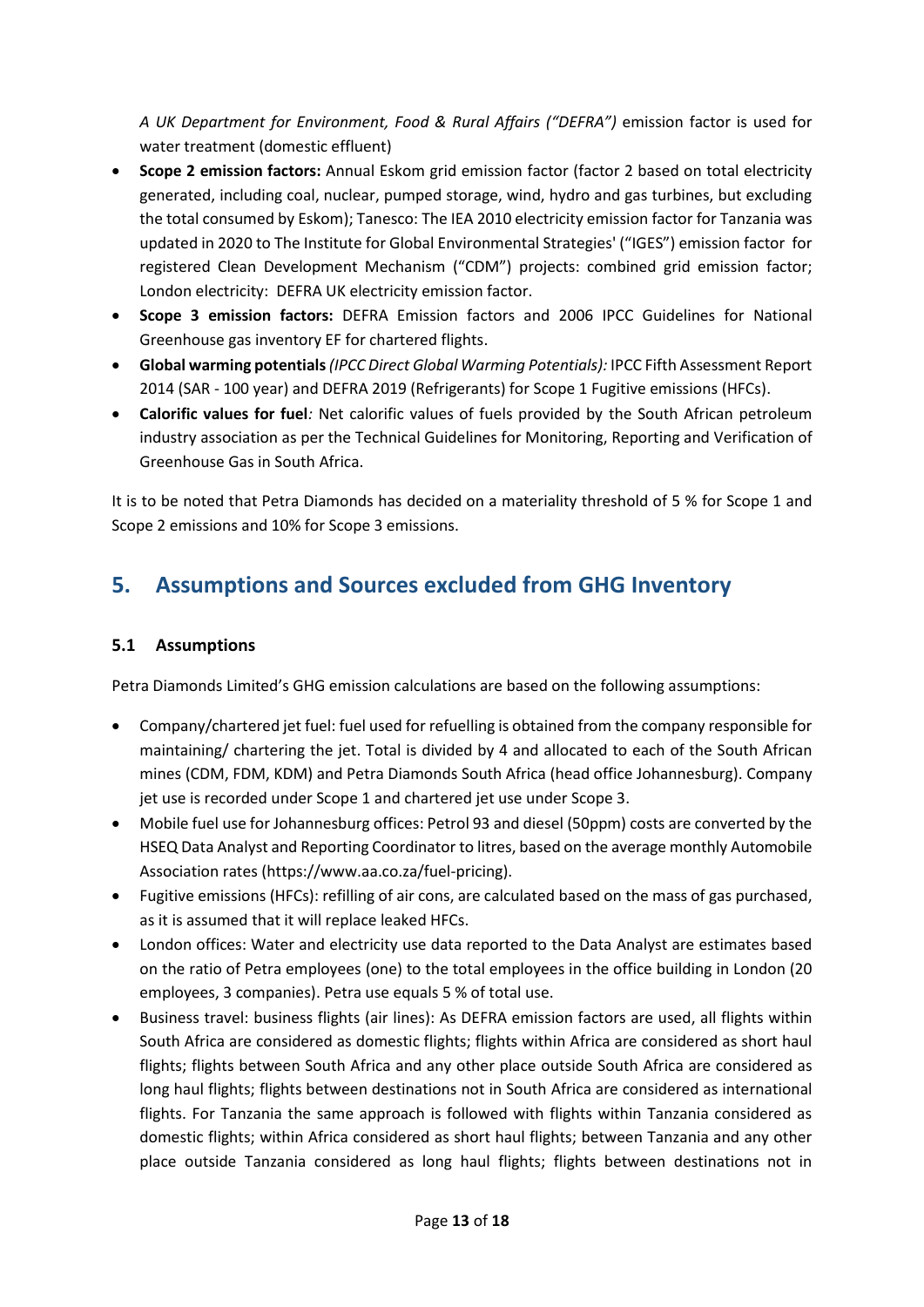Tanzania are considered as international flights. DEFRA emission factors with radiative forcing is used and distances are obtained/calculated in km or nautical miles that are converted to km (multiplying by 1.852).

 Business travel- employee commute: it is assumed that 30% of privately owned cars ran on diesel and 70% on petrol. DEFRA emission factor for average cars is used. Data is obtained by means of surveys conducted on the mines every two years. To be noted that as a result of the biennial data collection, the 2018 DEFRA emission factors were used in the calculation for employee commute GHG emissions.

#### **5.2 Sources excluded from GHG inventory**

- Process emissions: Water treatment (domestic effluent) for KDM as the mine does not operate its own Water Treatment Works, but rather releases all domestic waste water/effluent into the municipal system. No volumes are available and a materiality test in 2019, based on the number of employees, indicated that it is immaterial.
- Johannesburg and London: Business travel- employee commute. No data is available and it is considered immaterial based on the number of employees involved.
- Johannesburg and London: Process emissions: water treatment (domestic effluent) as all domestic waste water is released into municipal systems and no data is available. It is also considered as immaterial due to the small number of employees involved.
- Johannesburg and London: Waste disposed to landfill (general, hazardous and non-biomass fraction). The same reasoning is valid as for domestic effluent treatment above.
- Petra Diamonds does not perform any activities linked to the emission of the following GHGs and thus does not account for or report on it:
	- $\checkmark$  Sulphur hexafluoride (SF<sub>6</sub>, resulting mainly from leakages from electrical switchgear)
	- $\checkmark$  Perfluorocarbons (PFCs, resulting mainly from aluminium production processes)
	- $\checkmark$  Nitrogen Trifluoride (NF<sub>3</sub>, resulting mainly from the manufacture of LCD screens)

## <span id="page-14-0"></span>**6. Base year and Base year policy**

In FY 2013, Petra implemented a structured system of collection, recording and reporting of environmental data and therefore selected FY 2013 (1 July 2012 - 30 June 2013) as its inventory base year for GHG emission calculations and reporting. FY 2013 was also selected as the target base year with a baseline value of 0.23 t CO2-e/ct and the setting of a GHG emissions target of a 1% reduction in t CO2-e/ct per annum.

Petra Diamonds decided that the following cases should trigger recalculation of the base year, if it results in a change of 10% in the total GHG emissions in tCO2-e:

- Structural changes such as mergers, acquisitions and divestments
- Changes in calculation methodology or improvements in the accuracy of emission factors or activity data that result in a significant impact on the base year emissions data
- Discovery of significant errors or a number of cumulative errors, that are collectively significant

In applying the base year policy, Petra Diamonds recalculated its base year in: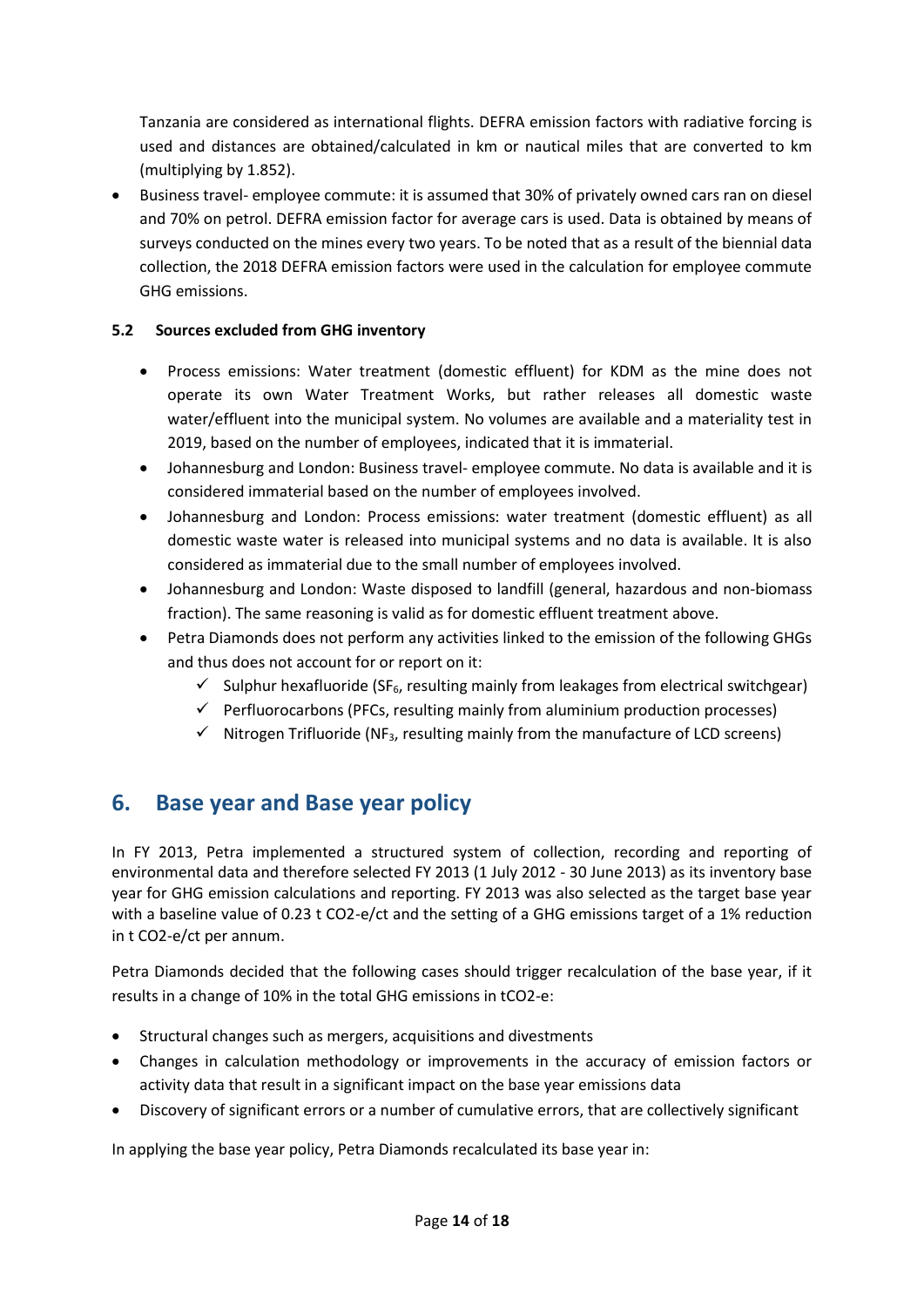- FY 2016: acquisition of KEM-JV (baseline value: 0.20 t CO2-e/ct)
- FY 2018: divestment of KEM-JV (baseline value: 0.192 t CO2/ct)

Based on a finding during the third party audit of the FY 2019 GHG emissions that pointed out that no verifiable documentation was available for FY 2013, the original base year, it was decided to use the FY 2019 verified GHG emissions as the new baseline from FY 2020 onwards. Base year recalculations will still be triggered by the above mentioned cases as the base year policy stays valid with the exception of the new base year.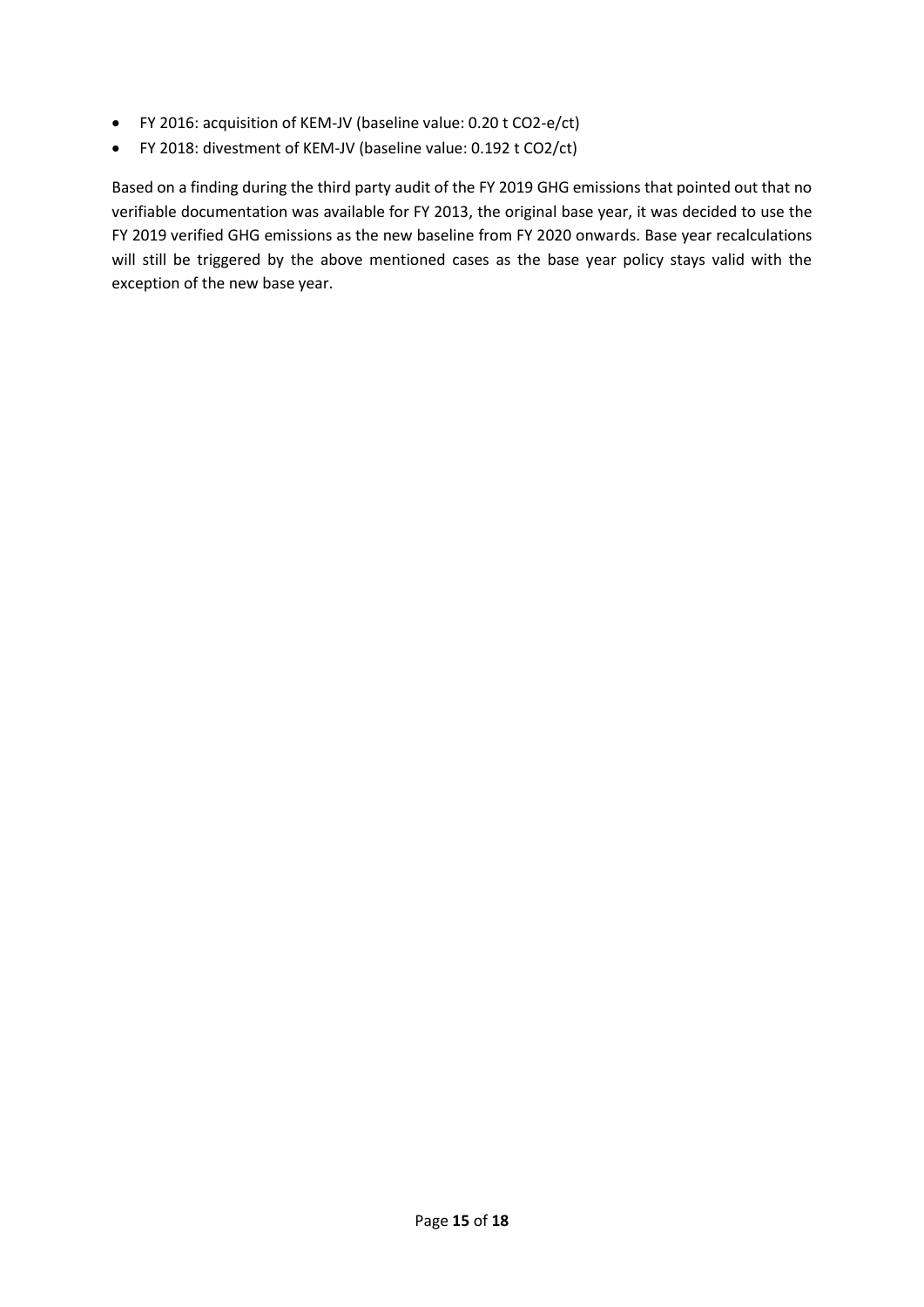## <span id="page-16-0"></span>**7. Annexures**

|                                                                               | <b>Emission factors</b>                                                                                                                                  |                                                                                                                                                                                                                                                                                          |
|-------------------------------------------------------------------------------|----------------------------------------------------------------------------------------------------------------------------------------------------------|------------------------------------------------------------------------------------------------------------------------------------------------------------------------------------------------------------------------------------------------------------------------------------------|
| <b>Activity</b>                                                               | Value                                                                                                                                                    | Reference                                                                                                                                                                                                                                                                                |
| Diesel combustion: stationary and<br>mobile                                   | CO <sub>2</sub> : 74 100 kg CO <sub>2</sub> /TJ<br>CH <sub>4</sub> : 3 kg CH <sub>4</sub> /TJ<br>N <sub>2</sub> O: 0.6 kg N <sub>2</sub> O/TJ            | 2006 IPCC Guidelines V2-3, Chapter 2,<br>Table 2.2 (p16) and table 2.3 (p18)                                                                                                                                                                                                             |
| Petrol combustion: mobile                                                     | CO <sub>2</sub> : 69 300 kg CO <sub>2</sub> /TJ<br>CH <sub>4</sub> : 3.80 kg CH <sub>4</sub> /TJ<br>N <sub>2</sub> O: 5.70 kg N <sub>2</sub> O/TJ        | 2006 IPCC Guidelines V2-3, Chapter 3,<br>Table 3.2.1 (p16 Road transport<br>default CO <sub>2</sub> EF) and Table 3.2.2 (p21<br>LDV 1995 or later)<br>EFs for motor gasoline                                                                                                             |
| Jet fuel-A1 combustion: mobile                                                | CO <sub>2</sub> : 70 000 kg CO <sub>2</sub> /TJ<br>CH <sub>4</sub> : 0.5 kg CH <sub>4</sub> /TJ<br>N <sub>2</sub> O: 2 kg N <sub>2</sub> O/TJ            | 2006 IPCC Guidelines V2-3, Chapter 3,<br>Table 3.6.4 (p64- aviation) and Table<br>3.6.5 (p64-aviation)                                                                                                                                                                                   |
| LPG combustion: stationary                                                    | CO <sub>2</sub> : 63 100 kg CO <sub>2</sub> /TJ<br>CH <sub>4</sub> : 1 kg CH <sub>4</sub> /TJ<br>N <sub>2</sub> O: 0.1 kg N <sub>2</sub> O/TJ            | 2006 IPCC Guidelines V2-3, Chapter 2,<br>Table 2.2 (p16) and Table 2.3 (p18)                                                                                                                                                                                                             |
| Electricity purchased: South Africa                                           | 1.04 kg CO <sub>2</sub> e/kWh                                                                                                                            | ESKOM 2019 Integrated report: 2019<br><b>ESKOM</b> grid emission Factor 2<br>Factor 2: Figures are calculated based<br>on total electricity generated, which<br>includes coal, nuclear, pumped<br>storage, wind, hydro and gas turbines,<br>but excludes the total consumed by<br>Eskom. |
| Electricity purchased: Tanzania                                               | 0.529 kg CO <sub>2</sub> e/kWh                                                                                                                           | Institute for Global Environmental<br>Strategies (IGES): registered CDM<br>projects: combined grid emission<br>factor                                                                                                                                                                    |
| Electricity purchased: UK                                                     | 0.2556 kg CO <sub>2</sub> e/kWh                                                                                                                          | DEFRA 2019 UK electricity                                                                                                                                                                                                                                                                |
| <b>Business</b><br>employee<br>travel:<br>commute-bus                         | 0.10097 kg CO <sub>2</sub> e<br>/passenger.km                                                                                                            |                                                                                                                                                                                                                                                                                          |
| employee<br><b>Business</b><br>travel:<br>commute-taxi                        | 0.21482 kg CO <sub>2</sub> e /km                                                                                                                         | DEFRA 2018 business travel land.                                                                                                                                                                                                                                                         |
| <b>Business</b><br>travel:<br>employee<br>commute-private owned petrol<br>car | 0.18368 kg CO <sub>2</sub> e /km<br>(0.18084kgco2e/km)                                                                                                   | Regular taxi<br>Average car (diesel and petrol)<br>Average local bus                                                                                                                                                                                                                     |
| <b>Business</b><br>travel:<br>employee<br>commute-private owned diesel<br>car | 0.17753 kg CO <sub>2</sub> e /km<br>(0.17336kg co2e/km)                                                                                                  |                                                                                                                                                                                                                                                                                          |
| Business travel: car hire                                                     | 0.18084 kg CO <sub>2</sub> e /km                                                                                                                         | DEFRA 2019 Business travel land<br>(average petrol car)                                                                                                                                                                                                                                  |
| Business travel: air lines                                                    | Domestic: 0.25493<br>passenger.km<br>Short haul: 0.15832<br>passenger.km<br>Long haul: 0.19562<br>passenger.km<br>International: 0.18078<br>passenger.km | DEFRA 2019 Business travel air (not<br>WTT)<br>(EF with RF for average passenger)                                                                                                                                                                                                        |

#### **Annexure 1: Emission factors, Calorific values, Densities and Global Warming Potentials**

۳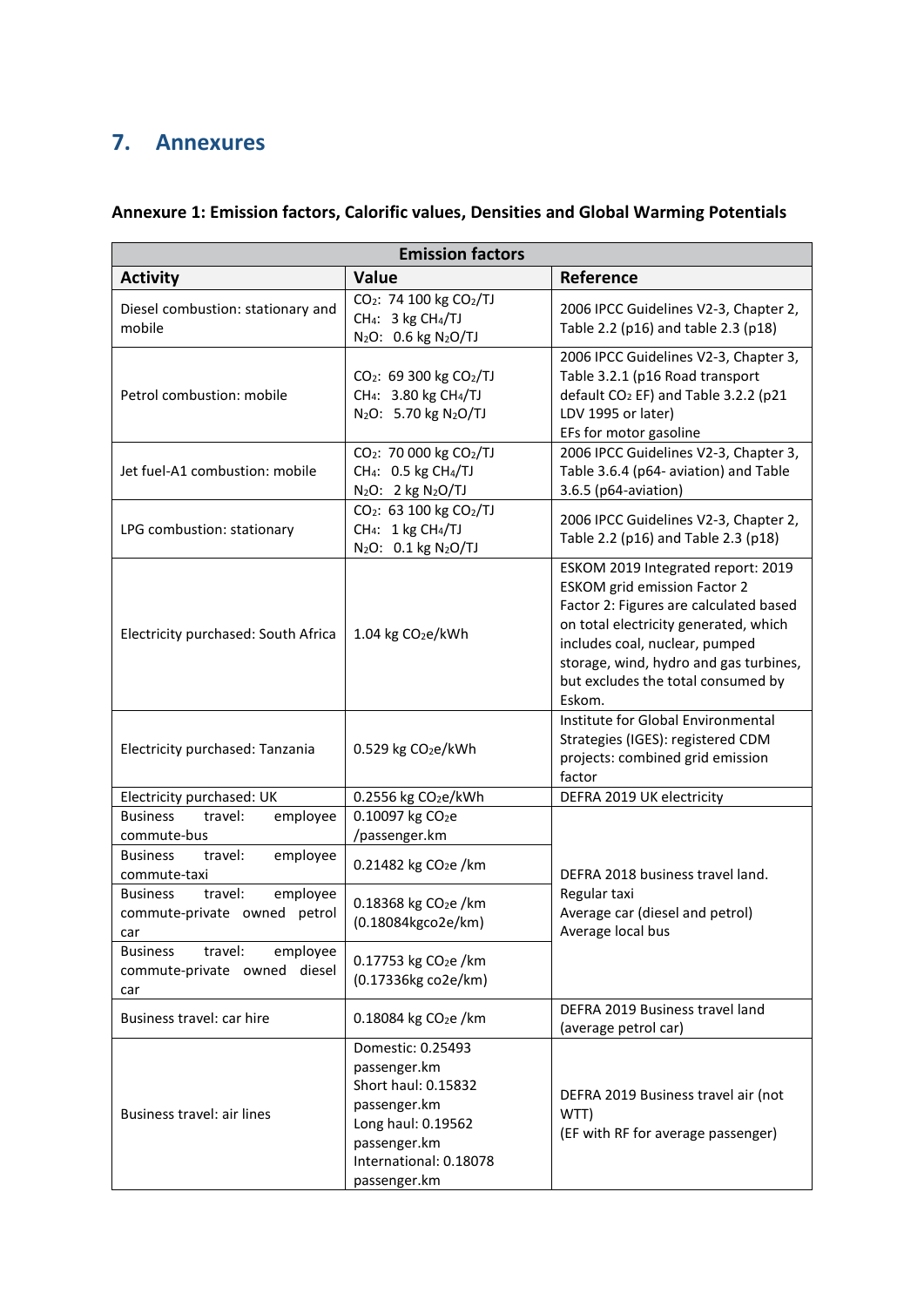| Paper use                                                                            | 0.8701 kg CO <sub>2</sub> e /kg             | DEFRA 2019 Material use, paper and<br>board mixed (870.1kg CO2-e/tonne)    |
|--------------------------------------------------------------------------------------|---------------------------------------------|----------------------------------------------------------------------------|
| landfill<br>disposed<br>Waste<br>to<br>(general, hazardous, non-biomass<br>fraction) | 586.514 kg CO <sub>2</sub> e/t              | <b>DEFRA</b><br>2019<br>Waste<br>Disposal<br>(Municipal waste to landfill) |
| Scrap metal for recycling                                                            | 21.354 kg CO <sub>2</sub> e/t               | DEFRA 2019 Waste Disposal (Scrap<br>metal recycled, closed loop)           |
| Potable Water use (pumping of<br>water)                                              | 0.344 kg $CO2e/m3$                          | DEFRA 2019 Potable water<br>use<br>(Pumped)                                |
| Water Treatment (effluent)                                                           | 0.708 kg $CO2e/m3$                          | DEFRA 2019 Water treatment                                                 |
|                                                                                      | <b>Net Calorific values</b>                 |                                                                            |
| <b>Fuel</b>                                                                          | Value                                       | Reference                                                                  |
| Diesel                                                                               | 38.1 MJ/l                                   | Technical Guidelines for Monitoring,                                       |
| Petrol                                                                               | 34.2 MJ/l                                   | Verification<br>Reporting<br>and<br>οf                                     |
| Jet fuel A1                                                                          | 37.5 MJ/l                                   | Greenhouse Gas in SA: Annexure D                                           |
| <b>LPG</b>                                                                           | 46.1 MJ/kg                                  | (Calorific values from South African<br>Petroleum Industry Association)    |
|                                                                                      | <b>Densities</b>                            |                                                                            |
|                                                                                      |                                             |                                                                            |
| <b>Fuel</b>                                                                          | Value                                       | Reference                                                                  |
| Diesel                                                                               | 0.845 kg/l                                  | Technical Guidelines for Monitoring,                                       |
| Petrol                                                                               | 0.75 kg/l                                   | Reporting<br>and<br>Verification<br>οf                                     |
| Jet fuel A1                                                                          | 0.79 kg/l                                   | Greenhouse gas in SA: Annexure D                                           |
| <b>LPG</b>                                                                           | 0.555 kg/l                                  | (based on 2006 IPCC Guidelines)                                            |
|                                                                                      | <b>Global warming Potentials (100 year)</b> |                                                                            |
| Greenhouse gas                                                                       | Value                                       | Reference                                                                  |
| CO <sub>2</sub>                                                                      | 1 kg CO <sub>2</sub> e                      |                                                                            |
| CH <sub>4</sub>                                                                      | 28 kg CO <sub>2</sub> e                     | IPCC 5th AR-2014: Chapter 8, p747,                                         |
| $N_2O$                                                                               | 265 kg CO <sub>2</sub> e                    | Table 8.A.1                                                                |
| <b>R134A</b>                                                                         | 1430 kg CO <sub>2</sub> e                   |                                                                            |
| R404A                                                                                | 3922 kg CO <sub>2</sub> e                   |                                                                            |
| <b>R410A</b>                                                                         | 2088 kg CO <sub>2</sub> e                   | DEFRA 2019 Refrigerant & Other                                             |
| R507                                                                                 | 3985 kg CO <sub>2</sub> e                   |                                                                            |

#### **Annexure 2: Energy Consumption Reduction Measures implemented FY 2020**

- Change in ventilation fan operational model: improve fan efficiency through reducing guide vanes or where possible switch off one or two main fans during off-peak times.
- Implementation of virtual servers to save energy use by actual servers: a total of 219 servers were replaced by 201 virtual servers (19.66kWh saving per virtual device per day).
- Standardisation of printing protocols reduced the electricity used by printers as well as paper use (saving on ink and secondary water savings).
- Replacement of energy efficient motors is an ongoing project.
- Raw water pumping station upgrades: pumping was automated to off-peak hours, old pumps were replaced by more efficient devices and all leaks on the pipeline were repaired.
- Installation of non-return valves to reduce water losses even further.